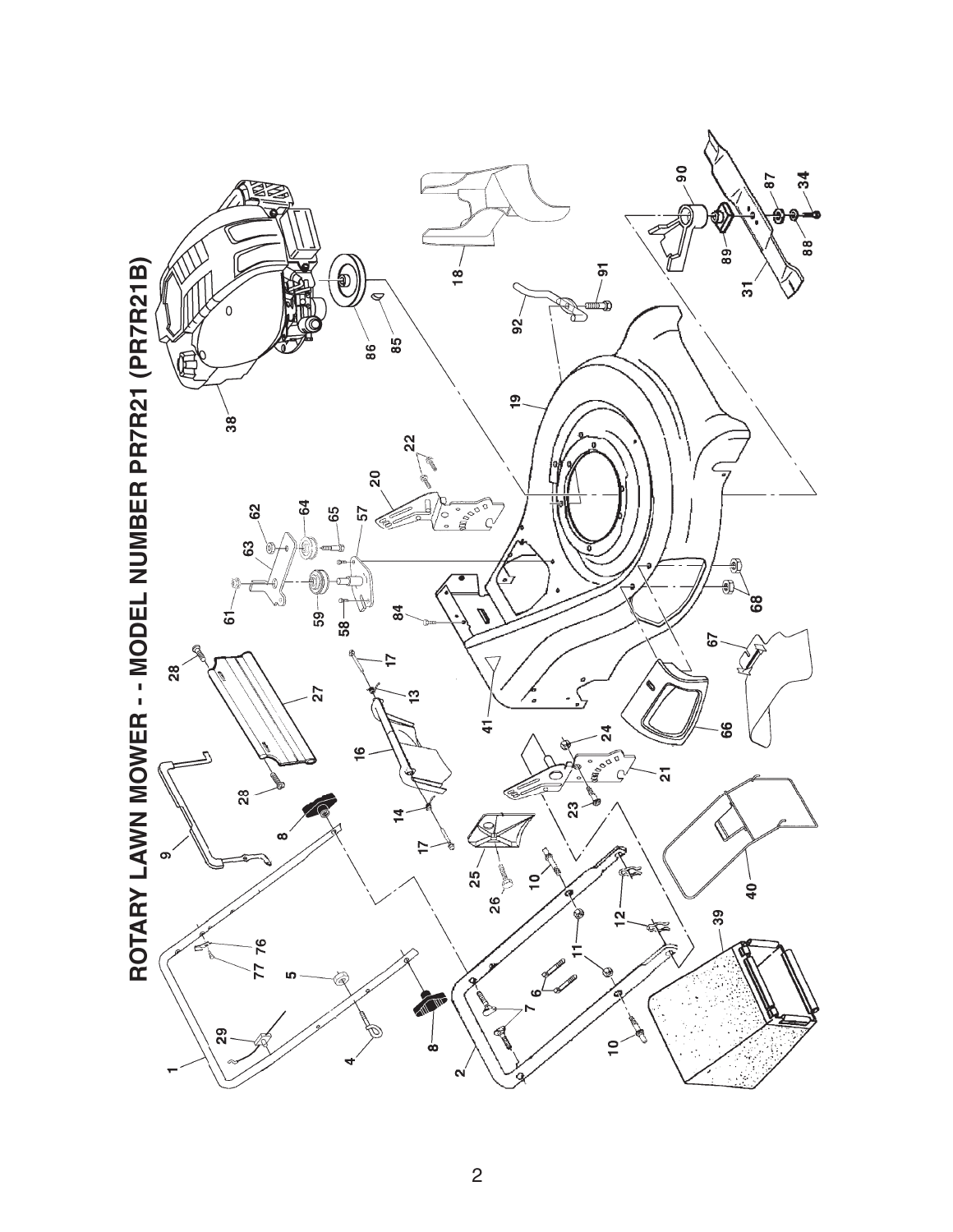ROTARY LAWN MOWER -- MODEL NUMBER PR7R21 (PR7R21B) **ROTARY LAWN MOWER - - MODEL NUMBER PR7R21 (PR7R21B)**

| <b>DESCRIPTION</b>                  | Grassbag      | Frame, Grassbag                | Danger Decal            | Bracket Assembly  | Screw                                   | V-Groove Pulley         | Nut, Hex, Flanged                   | -ocknut      | dler Arm        | dler Pulley    | Shoulder Bolt                                | Rear Door Assembly | Mulcher Door, Multi-Cut   | Nut, Hex                        | Bracket, Upstop  | Screw         | Screw        | Key, Hi-Pro                  | Pulley                           | Washer                 | Washer, Lock                 | <b>Blade Adapter</b>                     | Debris Shield | Bolt                   | Mounting Bracket, Debris Shield | Warning Decal (not shown)  | Operator's Manual, English    | Operator's Manual, French | Repair Parts Manual, English / French |              | NOTE: All component dimensions given in U.S. inches. |                                                                                           |
|-------------------------------------|---------------|--------------------------------|-------------------------|-------------------|-----------------------------------------|-------------------------|-------------------------------------|--------------|-----------------|----------------|----------------------------------------------|--------------------|---------------------------|---------------------------------|------------------|---------------|--------------|------------------------------|----------------------------------|------------------------|------------------------------|------------------------------------------|---------------|------------------------|---------------------------------|----------------------------|-------------------------------|---------------------------|---------------------------------------|--------------|------------------------------------------------------|-------------------------------------------------------------------------------------------|
| PART<br>$\frac{1}{2}$<br>KEY<br>NO. | 89004<br>တ္တ  | 88817<br>$\overline{a}$        | 07339X<br>$\frac{4}{3}$ | 79783X004<br>57   | 57808<br>38                             | 84543<br>59             | 45212<br>67                         | 55552<br>8   | 79719X004<br>යි | 66043<br>34    | 60829<br>65                                  | 83058X428<br>66    | 69699X428<br>67           | 88349<br>89                     | B50733X004<br>76 | 750634<br>77  | 54583<br>84  | 87723<br>85                  | 84941<br>86                      | 851074<br>87           | 850263<br>88                 | 84590<br>89                              | 88786<br>ဓ    | 88040<br>5             | 88839X004<br>92                 | 62300                      | 72787                         | 72788                     | 90877                                 |              |                                                      | 1 inch = $25.4$ mm                                                                        |
| <b>DESCRIPTION</b>                  | Handle, Upper | Handle, Lower                  | Spring, Rear Door, RH   | Guide, Rope, Side | Nut, Hex, with Lockwasher Insert 1/4-20 | Wire, Tie               | $x 2 - 5/8$<br>Bolt, Handle 5/16-18 | Knob, Handle | Control Bar     | Bolt, Carriage | Nut, Hex, with Lockwasher Insert 5/16-18 UNC | Cotter, Hairpin    | 工<br>Spring, Rear Door, L | Rear Door Assembly              | Bolt, Rear Door  | Plug, Mulcher | Kit, Housing | Handle Bracket Asembly, Left | Handle Bracket Assembly, Right   | Screw, Hex Washer Head | Bolt, Hex Head 5/16-18 x 5/8 | Nut, Hex, with Lockwasher Insert 5/16-18 | Baffle, Side  | Screw #12 $\times$ 5/8 | Skirt, Rear                     | Screw, Hinge 1/4-20 x 1.25 | Control<br>Cable, Engine Zone | Blade, 21"                | Bolt, Hex Head                        | Bolt, Engine | Engine, Briggs & Stratton, Model Number 12H602       | For engine service and replacement parts,<br>at 1-800-233-3723)<br>call Briggs & Strattor |
| PART<br>NO.<br><b>KEY</b><br>NO.    | 89663X479     | 61105X479<br>$\mathbf{\Omega}$ | 86053                   | 179585<br>4       | 132004<br>ഥ                             | 66426<br>$\circ$ $\sim$ | 31959                               | 89713X428    | 182810          | 88821          | 73930500                                     | 51793              | 86052                     | 85855X428<br>$\overline{\circ}$ | 84193            | 187535<br>≌   | 81763<br>တ   | 87249X479<br>႙               | 87250X479<br>$\overline{\Omega}$ | 50078<br>ଅ             | 63183<br>೪                   | '3800500<br>ನೆ ನಿ ನಿ                     | 61333         | 63409                  | 188986<br>27                    | 88652<br>88                | 83567<br>89                   | 89028<br>75               | 351084<br>ನೆ                          | 50406<br>57  | $\frac{1}{1}$<br>ï                                   |                                                                                           |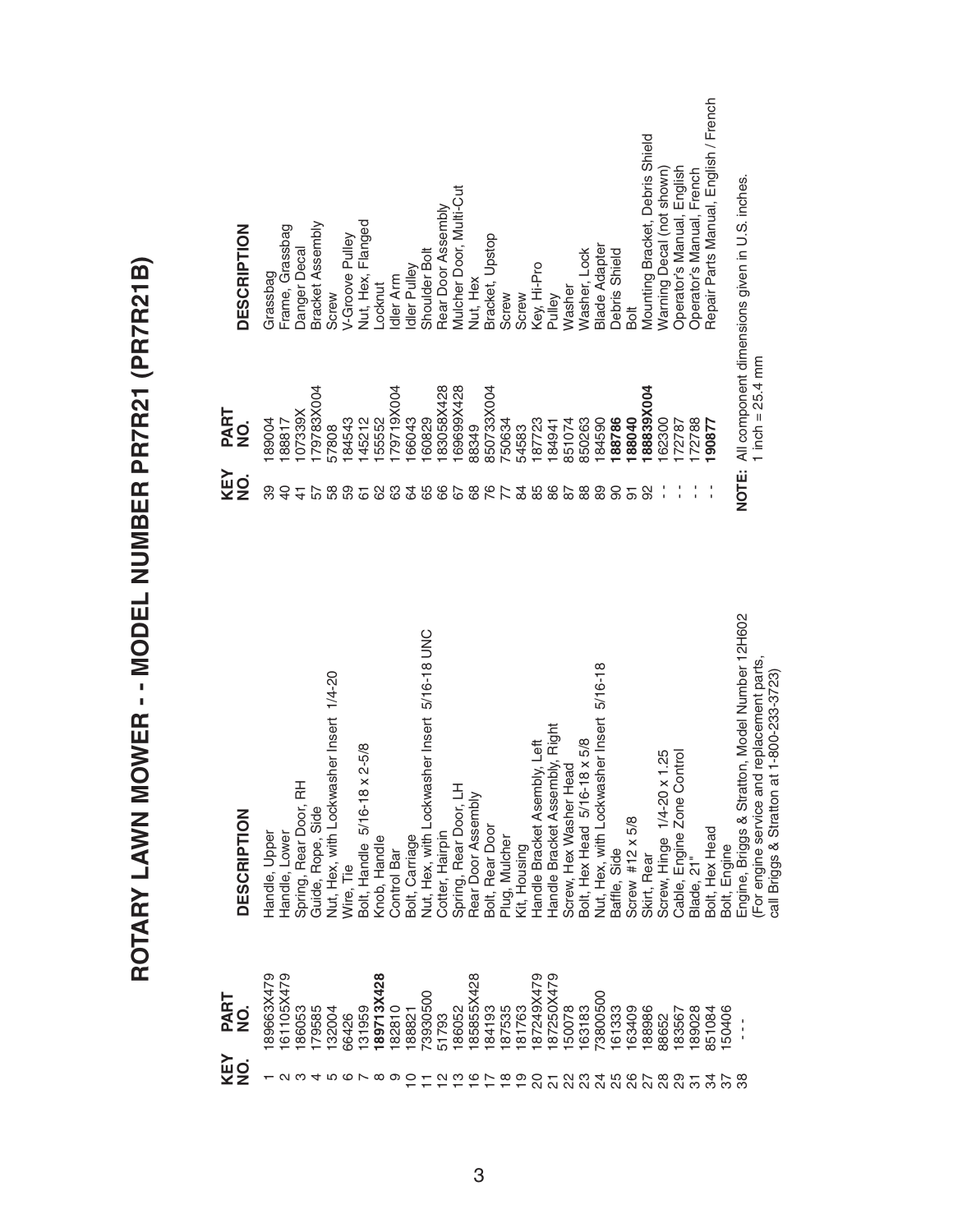